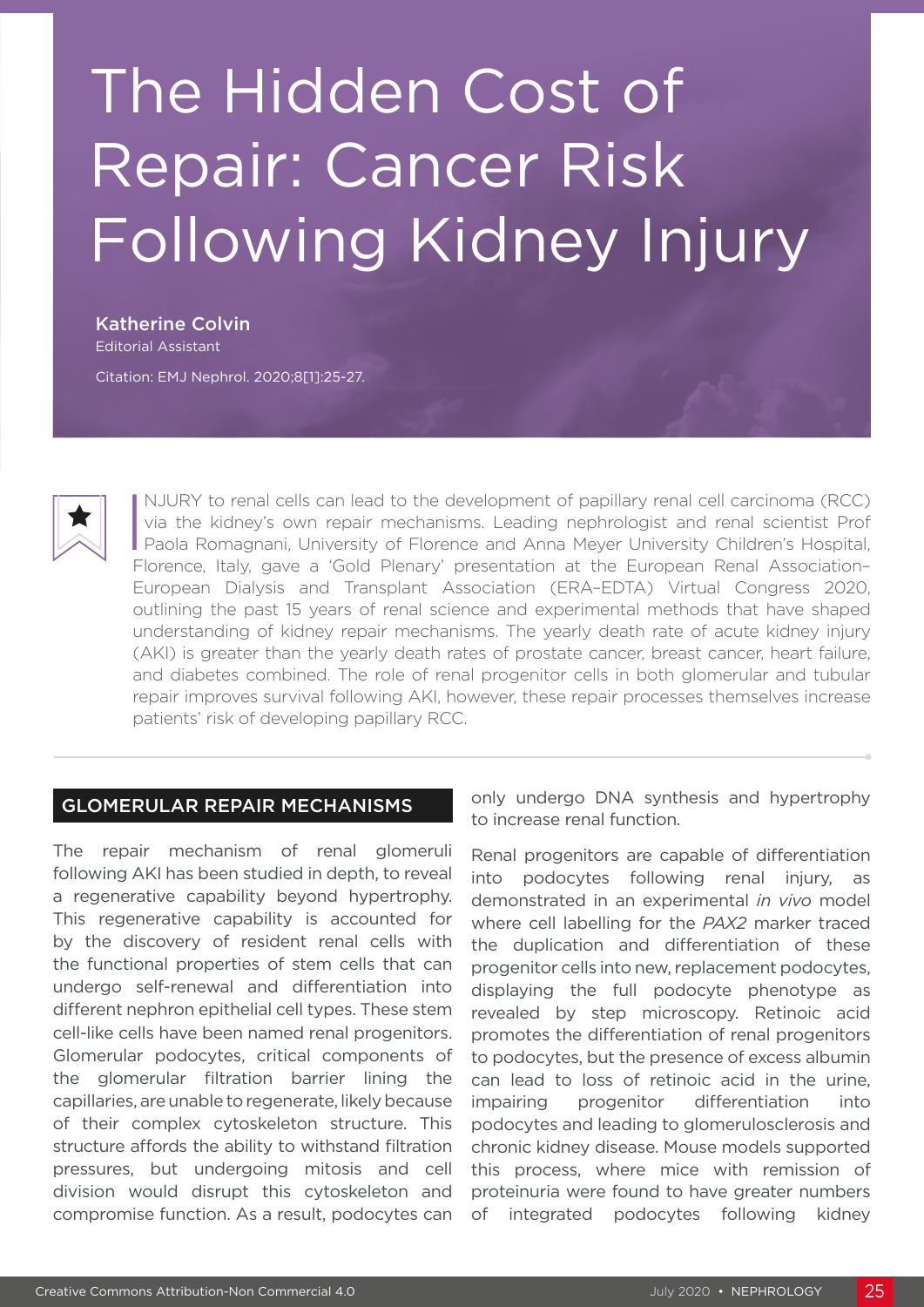injury compared to those with persistent, severe proteinuria and progression, which Prof Romagnani suggested that: "podocyte regeneration by renal progenitors can determine disease outcome."

### TUBULAR REPAIR MECHANISMS

Renal tubules have long been thought to have a greater regenerative capability than glomeruli, with only recent re-evaluation of the current scientific understanding that apparent tubular recovery matches clinical recovery from AKI. The fact that all patients are at risk of developing chronic kidney disease (CKD) over the longer term following an episode of AKI, with risk being proportional to the severity of the AKI, suggests what Prof Romagnani termed an "inefficient repair response to AKI." Following injury, only a small subset of tubular cells regenerates; these regenerated cells arise from renal progenitor

cells, as demonstrated by mouse studies by Prof Romagnani, in which labelling of tubular epithelial cells traced the repair of the renal tubules following AKI. The repair behaviours of renal tubules were hypothesised by Prof Romagnani's team to follow two mechanisms: "renal progenitors proliferate, while other tubular cells endocycle." The endocycle is a limited cell cycle where mitosis is not completed and cells hypertrophy; the majority of differentiated tubular epithelial cells undergoing endoreplication were located in the S2 segment in the cell-labelling study. Endocycling and hypertrophy improves survival in AKI, as an absence of endocycling by renal tubular cells leads to hyperkalaemia; however, excessive endocycling is profibrotic and promotes the development of CKD.

> *"The yearly death rate of acute kidney injury (AKI) is greater than the yearly death rates of prostate cancer, breast cancer, heart failure, and diabetes combined."*